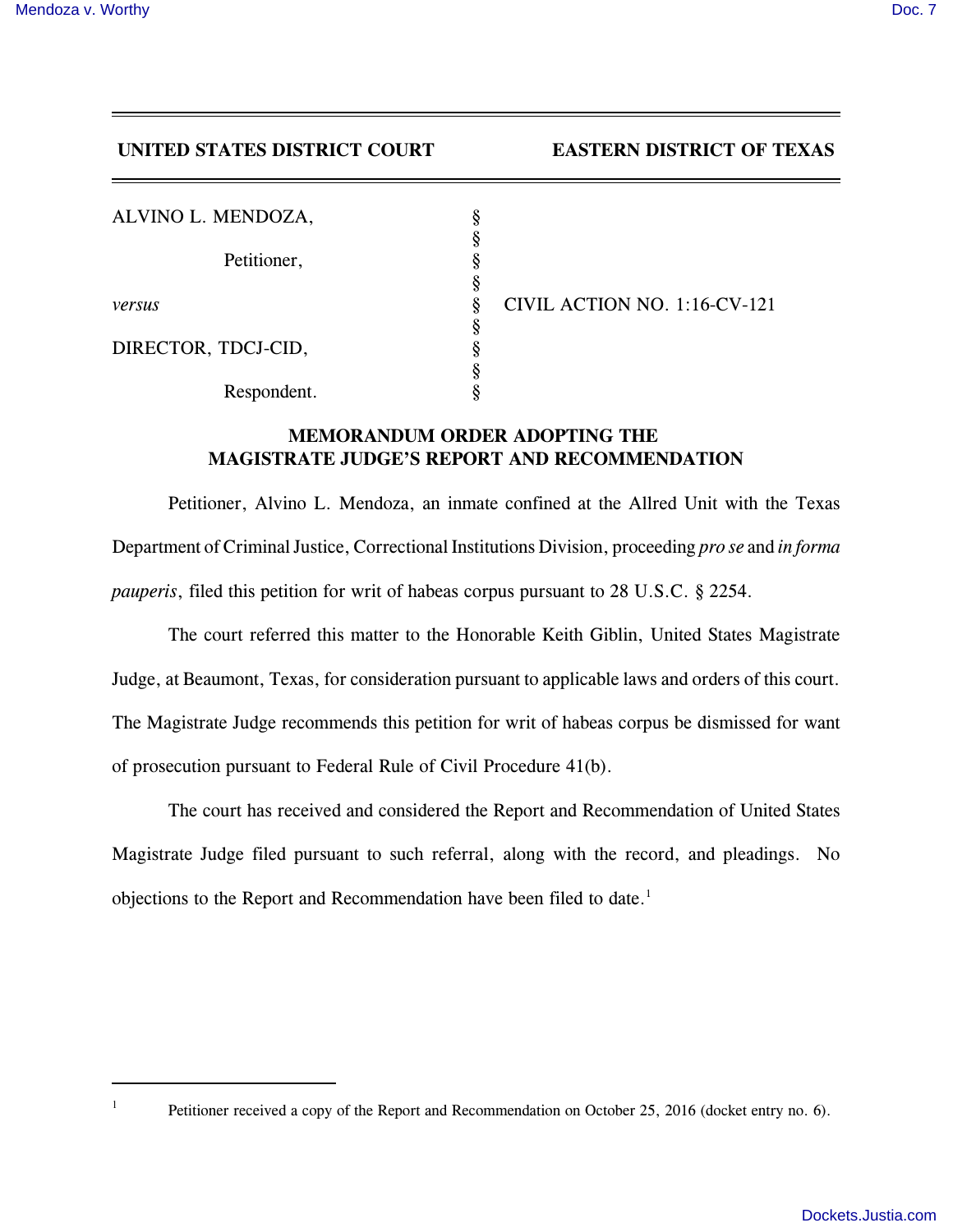## **ORDER**

Accordingly, the findings of fact and conclusions of law of the Magistrate Judge are correct and the report of the Magistrate Judge is **ADOPTED.** A final judgment will be entered in this case in accordance with the Magistrate Judge's recommendations.

In addition, the court is of the opinion petitioner is not entitled to a certificate of appealability. An appeal from a judgment denying post-conviction collateral relief may not proceed unless a judge issues a certificate of appealability. *See* 28 U.S.C. § 2253. The standard for a certificate of appealability requires the petitioner to make a substantial showing of the denial of a federal constitutional right. *See Slack v. McDaniel*, 529 U.S. 473, 483-84 (2000); *Elizalde v. Dretke*, 362 F.3d 323, 328 ( $5<sup>th</sup>$  Cir. 2004). To make a substantial showing, the petitioner need not establish that he would prevail on the merits. Rather, he must demonstrate that the issues are subject to debate among jurists of reason, that a court could resolve the issues in a different manner, or that the questions presented are worthy of encouragement to proceed further. *See Slack*, 529 U.S. at 483-84. Any doubt regarding whether to grant a certificate of appealability should be resolved in favor of the petitioner, and the severity of the penalty may be considered in making this determination. *See Miller v. Johnson*, 200 F.3d 274, 280-81 (5<sup>th</sup> Cir.), *cert. denied*, 531 U.S. 849 (2000).